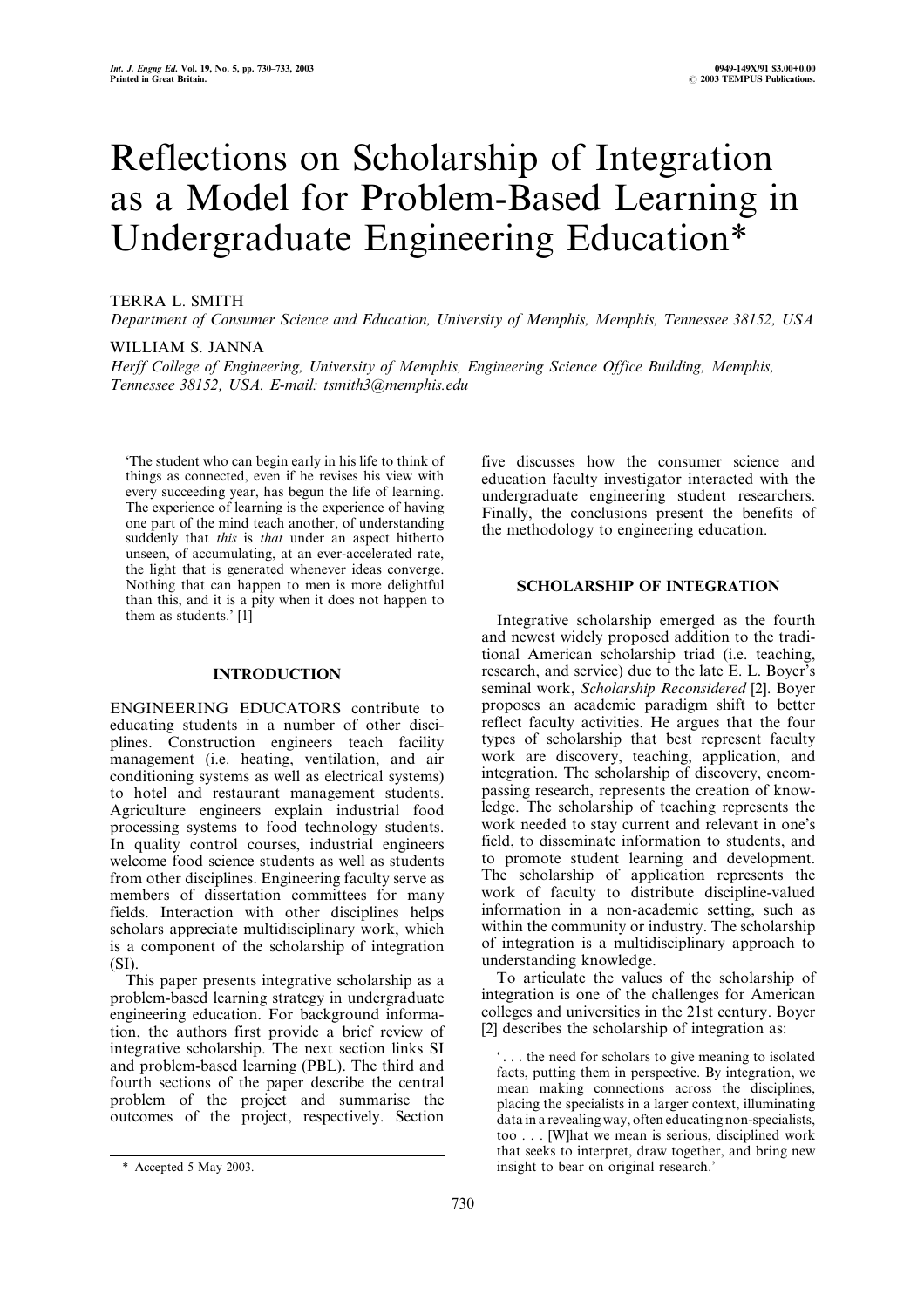When discussing SI, authors use terms such as `connections', `disciplines' and `non-specialists'. As with the traditional American scholarship triad, each discipline has the opportunity to articulate the values of integrative scholarship. Those disciplines that have begun to articulate the values of integrative scholarship include library sciences, communications, medicine, and management. Chu's [3] article on library science focuses on SI in undergraduate education. Chu discusses a method of teaching undergraduate students to conduct cross-disciplinary literature searches for assigned reports. Barbato's [4] article on the communications profession summarises the need for intra-disciplinary SI. Even though he demonstrates that communication is multidisciplinary by nature, Barbato argues that SI helps to merge different perspectives within communications. Dauphinée and Martin [5] discuss SI in the medical sciences. For them, the benefits of SI include a multidisciplinary approach to problem-solving. Dauphinée and Martin encourage medical professionals and researchers to overcome barriers that lead to disciplinary isolation. Weick [6] concludes that executive education is integrative scholarship because of efforts to 'undermine our isolation'. Thus, the scholarship of integration seeks to build bridges within and between disciplines in order to promote a greater understanding of knowledge.

#### LINKING THE SCHOLARSHIP OF INTEGRATION AND PROBLEM-BASED LEARNING

`Necessity is the mother of invention' is a possible motto for SI, because effective solutions require effective approaches to problem-solving. Thus, SI and problem-based learning (PBL) are easily fused, for they share the problem. The essence of PBL in undergraduate engineering education is to help students understand that, `when needs, goals, time constraints, and available resources are unambiguous, engineers can solve problems' [7]. In addition, engineers must still solve problems when any or all of these factors, at first glance, are or appear to be ambiguous.

The work of educators concerning PBL has yielded principles, statements of professional orientation, and characteristics of PBL. Based on the theoretical work of Glaser [8], Gijselaers [9] argues that three principles are central to the nature of learning and teaching PBL, and these are: the process of learning as constructive, enhanced by knowledge about learning (or metacognition) [10], and impacted by context and social interactions. De Graaff and Cowdroy [11] provide an overview of PBL, highlighting the didactic principles (students are responsible for their own learning; co-operation rather than competition; and `active acquisition of knowledge and skills') of and professional orientation (holistic orientation towards professional practice; integration of knowledge from different domains; integration of knowledge, skills and attitudes) to PBL as well as the contributions of Canada's McMaster University's medical program [12, 13]. Likewise in the United States, medical schools were one of the first professional education systems to introduce PBL. When discussing medical education, Barrows [14] outlines six characteristics of PBL:

- . Learning is student-centred.
- . Learning occurs in small student groups.
- . Teachers are facilitators or guides.
- . Problems form the organising focus and stimulus for learning.
- . Problems are a vehicle for the development of problem-solving skills.
- . New information is acquired through selfdirected learning.

Kolmos [15] outlines additional characteristics of PBL, such as selection of disciplines and methods based on the problem, emphasising analytical skills, and preservation of 'core choices' for students promoting involvement and interest. Kolmos also states that the nature of PBL is frequently interdisciplinary. Thus, by definition, PBL requires that faculty organise student-learning experiences around a problem, and PBL necessitates integrative scholarship to solve some problems.

# NATURE OF THE PROBLEM: MONITORING FLUID VISCOSITY

The problem described here originated in the local healthcare community. Nursing-home staff, family members of residents, and healthcare surveyors from government agencies or accrediting bodies determined that residents received inappropriately thickened liquids. Residents needed foods prepared as prescribed by the attending physician in consultation with a swallowing specialist, typically a speech pathologist. (Physicians prescribe fluids with modified consistencies to manage swallowing disorders, or dysphasia.) The foods were to have a certain 'thickness' or viscosity. Developing a means of monitoring the viscosity of fluids in a nursing-home setting was the goal. Time and money imposed limitations. Due to the limited budget of the target audience, the apparatus or procedure needed to be inexpensive (e.g. \$10 or less). In addition, the apparatus or procedure was needed for data collection during subsequent phases of the study.

Speech pathologists diagnose swallowing problems and recommend diet consistency modifications. However, speech pathologists characterise fluid viscosities using descriptive subiective terms such as thick as 'honey', 'nectar', or as having a `pudding consistency'. The limitation of subjective terms is evident even to speech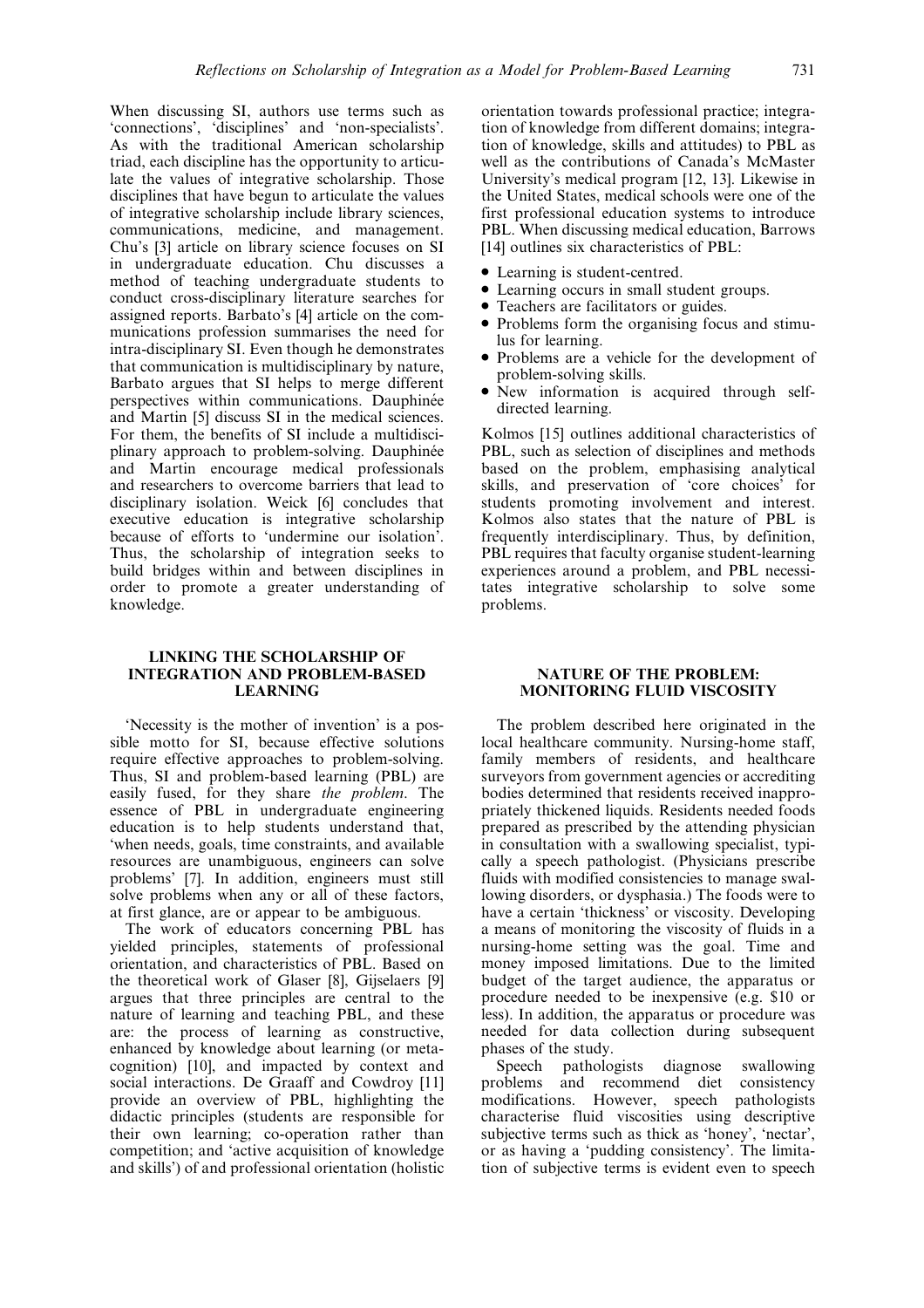pathologists. One researcher concluded that, when speech pathologists are asked to make several samples of the same fluid viscosity, there are variations within and between subjects, the latter more so than the former [16].

Medical doctors and speech pathologists prepare the prescription, but registered dieticians (RDs) are responsible for implementing fluid viscosity modifications. Working with modified food starch thickeners (thickening agents used in many healthcare centres) is a topic addressed in dietetics education. In addition, dieticians articulate the characteristics of fluids in both subjective and objective terms. This is important, because overuse of the subjective assessment procedures contributed to the problem. When surveyors cited food-service departments for failing to prepare the correct diet order, the RD is responsible for the solution. In this study, the solution centred on objectivity. Objectively characterising and measuring the viscosity of materials is an engineering function. The nature of the problem was compatible with undergraduate studies. Therefore, the investigators asked engineering students to validate, within time and cost constraints, an apparatus or procedure to measure fluid viscosity in community nursing homes.

# OVERVIEW OF THE PROJECT: INTEGRATION OF APPROACHES

The team members represented two fields: engineering and dietetics. The dietetic researchers included: a faculty member, who was also the principal investigator (PI); a clinical dietician in geriatric practice; and a dietetic intern graduate student. The engineering researchers were headed by a mechanical engineering faculty member. Three undergraduate engineering students agreed to participate in the project.

All team members became familiar with the PI's approach to the problem, thus resulting in the two-way training of non-specialists. The RDs communicated the nature of the problem to the engineers and the engineers communicated the nature of the solution to the RDs. The undergraduate engineering students' work on the project represented community-based research. The procedures validated by undergraduate engineering students were used to collect data in local nursing homes. The researchers analysed the data using quality control tools. In addition, the researchers developed educational tools for the training of non-professionals (e.g. healthcare students, nursing-home staff and resident healthcare staff) in procedures to appropriately thicken liquids.

## THE RD RESEARCHER'S PERSPECTIVE ON WORKING WITH THE UNDERGRADUATE ENGINEERING STUDENT RESEARCHERS

Since the engineering students are unfamiliar with dietetics and speech pathology literature, the PI provided a reference list to the students. Initial encounters between the student researchers and the PI centred on articulating the nature of the problem, ensuring that efforts were made to help the students understand the problem in order to be able to help solve it. As the project progressed, a team leader eventually emerged from among the undergraduate engineering students and this person guided the work of the student group and wrote the final report.

The PI served as the conduit between the community setting, the dietetics profession and the students. She exposed the engineering students to seeing how dieticians interact with problems and highlighted the community aspect of the problem, emphasising its impact on the health of the nursing-home residents. In addition, with the encouragement of the PI, the engineering students participated in the university's Works-in-Progress symposium, a process that helps to develop the research proposals of undergraduate students. Eventually, the engineering students acquired the dual view of the problem needed to help find a solution. During the latter stages of the project, the PI continued to interact with the student researchers to help guide their work. The students decided to compare a line spread test to a funnel test and made recommendations on a set of procedures suited to a nursing-home setting.

### **CONCLUSIONS**

The education of non-professionals helps to lay the foundation for future SI projects. These critical interactions build a culture of multidisciplinary work. Some problems, which fit the skill set of engineers, identified by other professionals can be addressed through the work of undergraduate engineering researchers guided by engineering faculty, with targeted input from non-engineering professionals. This will enable engineering students to gain new and varied perspectives on a problem, promoting innovative solutions. Thus, the major benefits of conducting PBL in an SI framework is the opportunity for students to understand other disciplines and the contributions that engineers can make to other disciplines. Integrative scholarship helps students, faculty, and professional practitioners learn more about the activities needed to weave a tapestry of knowledge from seemingly isolated facts [17].